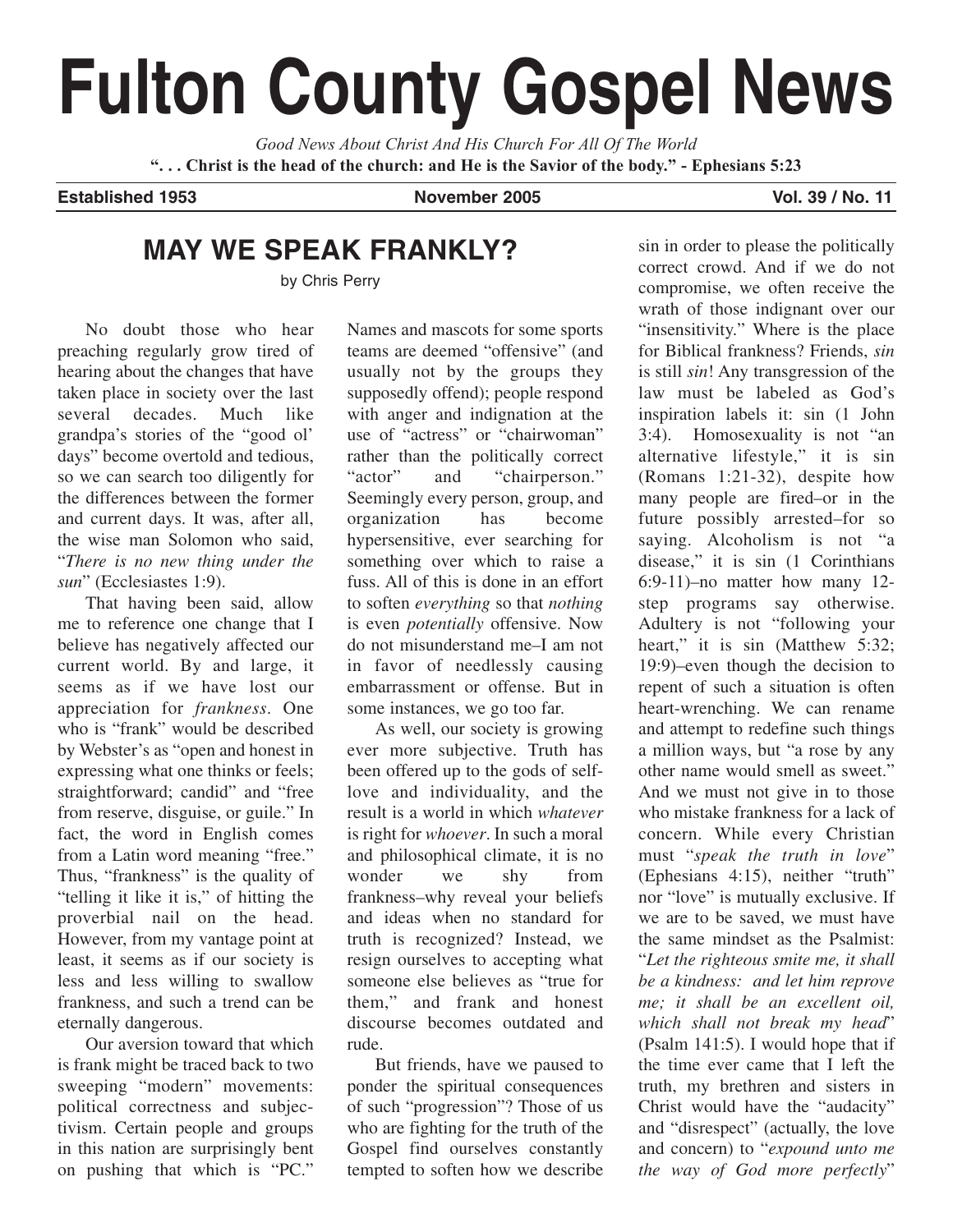#### **FULTON COUNTY GOSPEL NEWS** USPS Publication #211780

. . . is a Periodical publication issued monthly by the Church of Christ at Third and Bethel (P.O. Box 251), Mammoth Spring, AR 72554-0251. **POSTMASTER: Please mail all changes of address to the above address.**

**FCGN** is mailed free of charge to any who care to receive it. We will be happy to add any names to the regular mailing list. If you send in a name we must have a complete address, including number and street name, or R.R. or HCR number, plus box number, or a P.O. Box number and the **NINE DIGIT ZIP CODE**. This paper is supported by voluntary contributions for which we are grateful. Financial information will be furnished upon request. **Mail all address corrections or manuscripts to:**

#### **FULTON COUNTY GOSPEL NEWS** P.O. Box 251

Mammoth Spring, AR 72554

| Lee Moses $\dots\dots\dots\dots\dots\dots$ . EDITOR<br>E-Mail cocfcgn@centurytel.net<br>Website www.fultoncountygospelnews.org |
|--------------------------------------------------------------------------------------------------------------------------------|
| Hosted by TheBible.net                                                                                                         |

#### *continued from page 1*

(Acts 18:26; cf. Galatians 6:1, etc.). And dear friends, here is a newsflash for us all: we can all be wrong from time to time! Subjectivism cannot stand in the light of God's word (John 17:17, 14:6; Romans 6:17), and stubbornness has no place in the kingdom of God (Acts 7:51). The next time some good brother or sister corrects us with the spirit of love and kindness, the next time the preacher touches on something that makes us squirm, we can condemn them for being unloving, we can shake our finger at them. *Or* we can recognize the high premium that should be placed on frankness, especially in the spiritual arena, and open our hearts to God's truth. Jesus' words remind us that we often reject the truth "*lest [our] deeds should be reproved*" (John 3:20). On the other hand, our Savior described the "good soil" as those who "*in an honest and good heart, having*

*heard the word, keep it, and bring forth fruit with patience*" (Luke 8:15).

So, to our brothers and sisters in the Lord's body, who face every day the temptations of Satan and the errors of false teaching; and to our friends in the religious world, who desperately need to return to the Biblical pattern, one question needs to be asked: May we speak frankly?

## **ONE THING THOU LACKEST**

by Orbie Robbins (deceased, from **FCGN** February 1961)

In the gospel according to Mark we have the rich young ruler who came to Jesus wanting to know what he must do to inherit eternal life. The Lord told him to keep the commandments; and he said, *"All these have I observed from my youth."* Jesus said, *"One thing thou lackest: go thy way, sell whatsoever thou hast, and give to the poor, and thou shalt have treasure in heaven: and come, take up the cross, and follow me"* (Mark 10:17-22).

We see that the rich ruler had good points but lacked one thing.

Where are we lacking? Are we lacking in proper attitude toward money? This was the rich young ruler's trouble, and that of many today (Mark 10:22). *"The love of money is a root of all kinds of evil"* (1 Timothy 6:10, American Standard Version).

Israel offered the lame, the unwanted (Malachi 1:7-8, 3:8). Do we? We are to give as God prospers us (1 Corinthians 16:1-2; 2 Corinthians 9:6-8). The covetous will not inherit the kingdom of God (Ephesians 5:5).

Are we lacking in good works?

Paul says we are created unto good works (Ephesians 2:10). We are to glorify God with good works (Matthew 5:16). We are to abound in good works (1 Corinthians 15:58). We are furnished unto all good works (2 Timothy 3:16-17). We should be zealous of good works (Titus 2:14) and maintain good works (Titus 3:8 -14). James tells us that faith without works is dead (James 2:17-22). Those who fail to do good works will be turned away in the judgment (Matthew  $25:41-46$ .

Are we lacking in godly living? We are taught to live godly in Christ Jesus (Titus 2:11-12; 2 Peter 1:3). Grace is to be added (2 Peter 1:6). We should exercise ourselves unto godliness (1 Timothy 4:7-8). We are not to love and follow the world (1 John 2:15-16). Nor are we to walk after the flesh (Romans 8:12-13). The unrighteous will not inherit the kingdom (1 Corinthians 6:9 -10).

Are we lacking in obedience? We must do the Father's will. Jesus said, *"Not everyone that saith unto me Lord, Lord, shall enter into the kingdom of heaven; but he that doeth the will of my father which is in heaven"* (Matthew 7:21). Jesus said, *"If ye love me ye will keep my commandments"* (John 14:15, 21, ASV). Obedience is from the heart and for salvation. Paul said, *"Ye have obeyed from the heart that form of doctrine which was delivered you. Being then made free from sin, ye became the servants of righteousness"* (Romans 6:17-18). Paul said Jesus *"became the author of eternal salvation unto all them that obey him"* (Hebrews 5:8-9). But Paul says all have not obeyed (Romans 10:16).

Those who do not obey will be lost. Peter said, *"The time is come that judgment must begin at the house of God: and if it first begin at*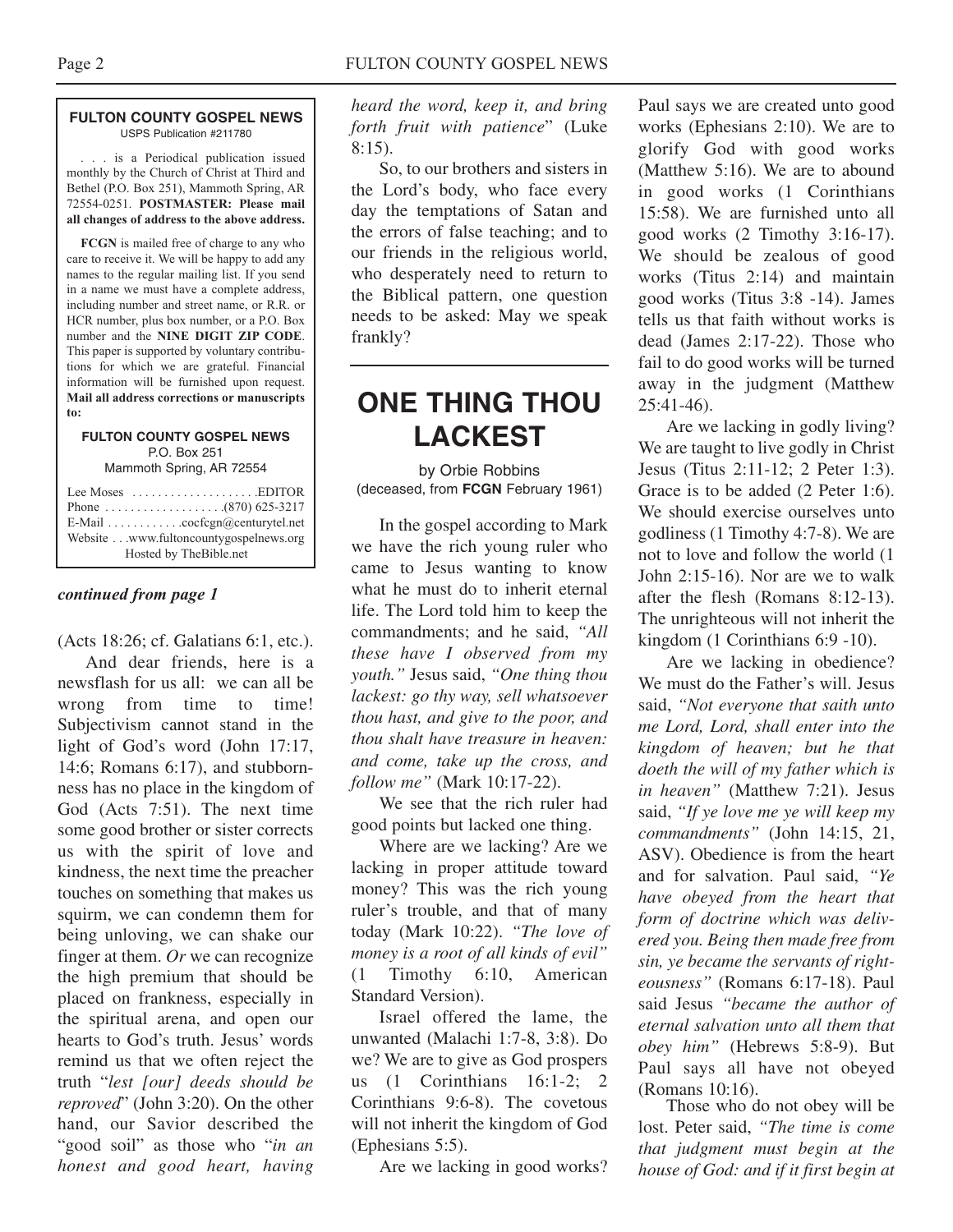*us, what shall the end be of them that obey not the gospel of God? And if the righteous scarcely be saved where shall the ungodly and the sinner appear?"* (1 Peter 4:17).

Are we to miss eternal life for lacking one thing? Think on this. James said, *"Whosoever shall keep the whole law, and yet offend in one point, he is guilty of all"* (James 2:10). *"But whoso looketh into the perfect law of liberty, and continueth therein, he being not a forgetful hearer, but a doer of the work, this man shall be blessed in his deed"* (James 1:25).

## **WHAT ARE WE TRYING TO WIN?**

#### by Lee Moses

This writer once had a conversation with a preacher who was intent on obscuring to non-Christians the fact that the church is to preach the Gospel. He believed that since people were more interested in self-help books and seminars, this is basically what the church should offer in its "preaching." He proceeded to warn me, "If that man who has no interest in God stays home instead of attending the church with which you meet, you lose." It was clear to me at that point that we were striving to win two entirely different prizes.

Certainly all Christians desire to see numerical growth in the Lord's body. And all Christians desire to see the Gospel appeal to those outside of Christ. Oftentimes, great multitudes would follow Jesus to see His miracles and hear Him preach. But this never in itself constituted "victory."

Consider what happened when

Jesus fed five thousand men, not counting women and children, with five loaves of bread and two small fish. After Jesus had performed this marvelous miracle, great multitudes followed Jesus across the Sea of Galilee, seeking Him. But when they found Him, Jesus rebuked them for their motive: *"Verily, verily, I say unto you, Ye seek me, not because ye saw the miracles, but because ye did eat of the loaves and were filled"* (John 6:26). Jesus then preached the truth to them, to which many of His disciples responded, *"This is an hard saying; who can hear it?"* (verse 60). Jesus continued to preach the hard truth, and *"From that time many of his disciples went back, and walked no more with him"* (verse 66).

For many churches, "to win" is to avoid the above scenario. When a large multitude comes to any type of "event" the church might hold, it is considered a great victory regardless of the motivation that brought them to the event. Indeed, the church sought to appeal to their baser desires in bringing them to their building. And once the multitudes are there, the church will avoid preaching any truth that might offend anyone (contrast with Acts 20:26-27). Inescapably, churches that initially obscure their purpose of preaching the Gospel continue to obscure the Gospel itself to those who continue to attend there. And if any of them purpose to "go back, and walk no more with them"? If what we are trying to win is merely more seats in the pew, further compromise is inevitable.

However, when the large number of disciples turned away from Jesus, our Lord said to the twelve apostles, *"Will ye also go away?"* (John 6:67). Compromise

was not a consideration with those who had departed or with those who remained. All were free to leave if the way of the Lord was not to their liking. Did our Lord **lose**? Did those who remained with him **lose** because their numbers were instantaneously decimated? The apostle Peter answered the Lord's query, *"Lord, to whom shall we go? thou hast the words of eternal life. And we believe and are sure that thou art that Christ, the Son of the living God"* (verses 69-69). No, they had not lost–they had **won**!

What are we trying to win? The Lord's church certainly shares the Lord's goal of "seeking and saving the lost" (Luke 19:10). When a lost soul turns to the Lord, *"there is joy in the presence of the angels of God"* (Luke 15:10). But this does not authorize "seeking and seducing, **then** saving the lost." The apostle Paul was able to say,

*We were bold in our God to speak unto you the gospel of God with much contention. For our exhortation was not of deceit, nor of uncleanness, nor in guile: but as we were allowed of God to be put in trust with the gospel, even so we speak; not as pleasing men, but God, which trieth our hearts* (1 Thessalonians 2:2-4, emphases added).

To the preacher who told this writer that we lose if the man who has no interest in God stays home, the response was given, "If we do what the Lord commands us, we win." Indeed, *"Know ye not that they which run in a race run all, but one receiveth the prize? So run, that ye may obtain. . . . Now they do it to obtain a corruptible crown; but we an incorruptible"* (1 Corinthians 9:24-25). So what are you trying to win?